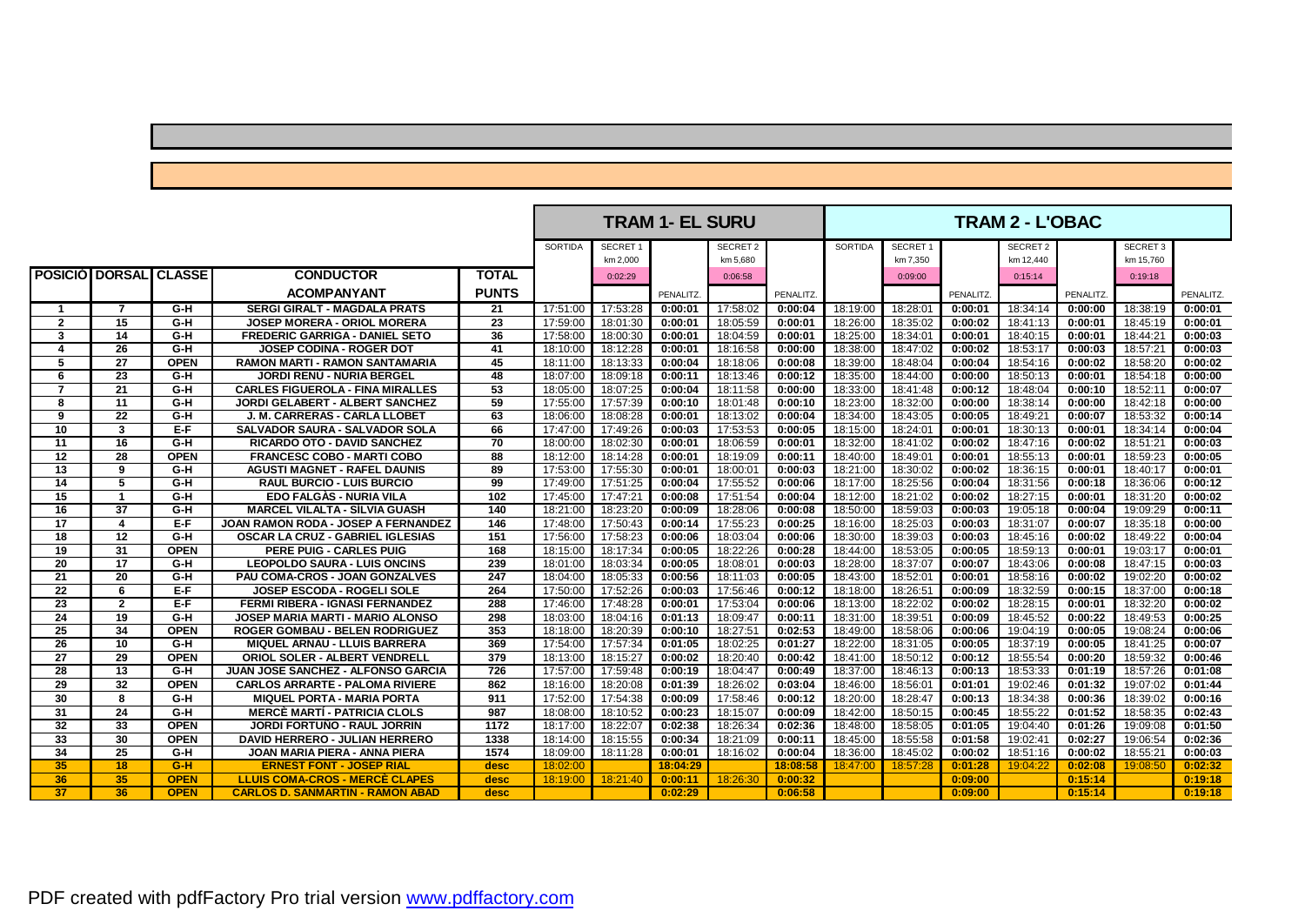## **VII RAL·LI CLÀSSIC SANT CRISTÒFOL 2012**

## **CLASSIFICACIÓ**

|                  | <b>TRAM 3 - VACARISSES</b> |               |          |               |          |                     |          | <b>TRAM 4 - RELLINARS</b> |               |          |                 |          |                     | <b>TRAM 5 - VACARISSES - OLESA MON</b> |          |               |          |                 |          |                |
|------------------|----------------------------|---------------|----------|---------------|----------|---------------------|----------|---------------------------|---------------|----------|-----------------|----------|---------------------|----------------------------------------|----------|---------------|----------|-----------------|----------|----------------|
|                  | <b>SORTIDA</b>             | <b>SECRET</b> |          | <b>SECRET</b> |          | SECRET <sub>3</sub> |          | SORTIDA                   | <b>SECRET</b> |          | <b>SECRET 2</b> |          | SECRET <sub>3</sub> |                                        | SORTIDA  | <b>SECRET</b> |          | <b>SECRET 2</b> |          | <b>SECRET3</b> |
|                  |                            | km 2,860      |          | km 4.980      |          | km 6,200            |          |                           | km 5,270      |          | km 12,240       |          | km 17,350           |                                        |          | km 1.930      |          | km 3.150        |          | km 12,890      |
| <b>DORSAL</b>    |                            | 0:04:34       |          | 0:07:07       |          | 0:08:35             |          |                           | 0:06:20       |          | 0:14:43         |          | 0:20:52             |                                        |          | 0:02:22       |          | 0:03:51         |          | 0:16:39        |
|                  |                            |               | PENALITZ |               | PENALITZ |                     | PENALITZ |                           |               | PENALITZ |                 | PENALITZ |                     | PENALITZ.                              |          |               | PENALITZ |                 | PENALITZ |                |
| -7               | 19:01:00                   | 19:05:35      | 0:00:01  | 19:08:09      | 0:00:02  | 19:09:34            | 0:00:01  | 19:54:00                  | 20:00:23      | 0:00:03  | 20:08:44        | 0:00:01  | 20:14:52            | 0:00:00                                | 20:46:00 | 20:48:22      | 0:00:00  | 20:49:52        | 0:00:01  | 21:02:38       |
| 15               | 19:08:00                   | 19:12:35      | 0:00:01  | 19:15:10      | 0:00:03  | 19:16:34            | 0:00:01  | 20:01:00                  | 20:07:24      | 0:00:04  | 20:15:45        | 0:00:02  | 20:21:54            | 0:00:02                                | 20:53:00 | 20:55:22      | 0:00:00  | 20:56:53        | 0:00:02  | 21:09:38       |
| 14               | 19:07:00                   | 19:11:34      | 0:00:00  | 19:14:13      | 0:00:06  | 19:15:33            | 0:00:02  | 20:00:00                  | 20:06:24      | 0:00:04  | 20:14:51        | 0:00:08  | 20:20:53            | 0:00:01                                | 20:52:00 | 20:54:20      | 0:00:02  | 20:55:50        | 0:00:01  | 21:08:40       |
| 26               | 19:21:00                   | 19:25:35      | 0:00:01  | 19:28:10      | 0:00:03  | 19:29:34            | 0:00:01  | 20:26:00                  | 20:32:24      | 0:00:04  | 20:40:46        | 0:00:03  | 20:46:53            | 0:00:01                                | 21:19:00 | 21:21:21      | 0:00:01  | 21:22:52        | 0:00:01  | 21:35:42       |
| 27               | 19:22:00                   | 19:26:35      | 0:00:01  | 19:29:10      | 0:00:03  | 19:30:31            | 0:00:04  | 20:27:00                  | 20:33:23      | 0:00:03  | 20:41:45        | 0:00:02  | 20:47:55            | 0:00:03                                | 21:20:00 | 21:22:22      | 0:00:00  | 21:23:52        | 0:00:01  | 21:36:43       |
| 23               | 19:17:00                   | 19:21:32      | 0:00:02  | 19:24:07      | 0:00:00  | 19:25:31            | 0:00:04  | 20:24:00                  | 20:30:23      | 0:00:03  | 20:38:45        | 0:00:02  | 20:44:54            | 0:00:02                                | 21:16:00 | 21:18:22      | 0:00:00  | 21:19:51        | 0:00:00  | 21:32:36       |
| 21               | 19:15:00                   | 19:19:34      | 0:00:00  | 19:22:10      | 0:00:03  | 19:23:34            | 0:00:01  | 20:08:00                  | 20:14:24      | 0:00:04  | 20:22:46        | 0:00:03  | 20:28:55            | 0:00:03                                | 21:00:00 | 21:02:23      | 0:00:01  | 21:03:53        | 0:00:02  | 21:16:40       |
| 11               | 19:05:00                   | 19:09:35      | 0:00:01  | 19:12:10      | 0:00:03  | 19:13:33            | 0:00:02  | 19:58:00                  | 20:04:24      | 0:00:04  | 20:12:45        | 0:00:02  | 20:18:54            | 0:00:02                                | 20:50:00 | 20:52:22      | 0:00:00  | 20:53:53        | 0:00:02  | 21:06:41       |
| 22               | 19:16:00                   | 19:20:35      | 0:00:01  | 19:23:10      | 0:00:03  | 19:24:33            | 0:00:02  | 20:09:00                  | 20:15:23      | 0:00:03  | 20:23:47        | 0:00:04  | 20:29:56            | 0:00:04                                | 21:01:00 | 21:03:23      | 0:00:01  | 21:04:53        | 0:00:02  | 21:17:44       |
| 3                | 18:57:00                   | 19:01:35      | 0:00:01  | 19:04:10      | 0:00:03  | 19:05:31            | 0:00:04  | 19:50:00                  | 19:56:39      | 0:00:19  | 20:04:45        | 0:00:02  | 20:10:56            | 0:00:04                                | 20:42:00 | 20:44:21      | 0:00:01  | 20:45:53        | 0:00:02  | 20:58:42       |
| 16               | 19:14:00                   | 19:18:37      | 0:00:03  | 19:21:09      | 0:00:02  | 19:22:35            | 0:00:00  | 20:07:00                  | 20:13:24      | 0:00:04  | 20:21:48        | 0:00:05  | 20:27:53            | 0:00:01                                | 20:59:00 | 21:01:24      | 0:00:02  | 21:02:53        | 0:00:02  | 21:15:47       |
| 28               | 19:23:00                   | 19:27:45      | 0:00:11  | 19:30:10      | 0:00:03  | 19:31:33            | 0:00:02  | 20:28:00                  | 20:34:29      | 0:00:09  | 20:42:55        | 0:00:12  | 20:49:03            | 0:00:11                                | 21:21:00 | 21:23:24      | 0:00:02  | 21:24:49        | 0:00:02  | 21:37:46       |
| 9                | 19:03:00                   | 19:06:39      | 0:00:55  | 19:10:10      | 0:00:03  | 19:11:32            | 0:00:03  | 19:56:00                  | 20:02:24      | 0:00:04  | 20:10:45        | 0:00:02  | 20:16:55            | 0:00:03                                | 20:48:00 | 20:50:21      | 0:00:01  | 20:51:53        | 0:00:02  | 21:04:41       |
| 5                | 18:59:00                   | 19:03:44      | 0:00:10  | 19:06:01      | 0:00:06  | 19:07:24            | 0:00:11  | 19:52:00                  | 19:58:22      | 0:00:02  | 20:06:42        | 0:00:01  | 20:12:49            | 0:00:03                                | 20:44:00 | 20:46:18      | 0:00:04  | 20:47:50        | 0:00:01  | 21:00:42       |
| -1               | 18:54:00                   | 18:58:35      | 0:00:01  | 19:01:10      | 0:00:03  | 19:02:34            | 0:00:01  | 19:47:00                  | 19:53:27      | 0:00:07  | 20:01:46        | 0:00:03  | 20:07:56            | 0:00:04                                | 20:39:00 | 20:42:21      | 0:00:59  | 20:42:53        | 0:00:02  | 20:55:41       |
| 37               | 19:33:00                   | 19:37:34      | 0:00:00  | 19:40:09      | 0:00:02  | 19:41:34            | 0:00:01  | 20:36:00                  | 20:42:24      | 0:00:04  | 20:51:11        | 0:00:28  | 20:56:39            | 0:00:13                                | 21:29:00 | 21:31:36      | 0:00:14  | 21:33:04        | 0:00:13  | 21:45:42       |
| $\boldsymbol{4}$ | 18:58:00                   | 19:02:33      | 0:00:01  | 19:05:05      | 0:00:02  | 19:06:33            | 0:00:02  | 19:51:00                  | 19:57:26      | 0:00:06  | 20:05:53        | 0:00:10  | 20:11:52            | 0:00:00                                | 20:43:00 | 20:45:28      | 0:00:06  | 20:46:46        | 0:00:05  | 20:59:22       |
| 12               | 19:12:00                   | 19:16:34      | 0:00:00  | 19:19:09      | 0:00:02  | 19:20:34            | 0:00:01  | 20:05:00                  | 20:11:24      | 0:00:04  | 20:19:47        | 0:00:04  | 20:25:56            | 0:00:04                                | 20:57:00 | 20:59:22      | 0:00:00  | 21:00:52        | 0:00:01  | 21:13:46       |
| 31               | 19:26:00                   | 19:30:27      | 0:00:07  | 19:32:55      | 0:00:12  | 19:34:01            | 0:00:34  | 20:31:00                  | 20:37:32      | 0:00:12  | 20:45:58        | 0:00:15  | 20:52:22            | 0:00:30                                | 21:24:00 | 21:26:23      | 0:00:01  | 21:27:53        | 0:00:02  | 21:40:36       |
| 17               | 19:10:00                   | 19:14:35      | 0:00:01  | 19:17:10      | 0:00:03  | 19:18:33            | 0:00:02  | 20:03:00                  | 20:08:27      | 0:00:53  | 20:16:54        | 0:00:49  | 20:22:59            | 0:00:53                                | 20:55:00 | 20:57:36      | 0:00:14  | 20:58:57        | 0:00:06  | 21:12:03       |
| 20               | 19:25:00                   | 19:29:35      | 0:00:01  | 19:32:10      | 0:00:03  | 19:33:33            | 0:00:02  | 20:30:00                  | 20:36:24      | 0:00:04  | 20:44:45        | 0:00:02  | 20:50:53            | 0:00:01                                | 21:23:00 | 21:25:22      | 0:00:00  | 21:26:52        | 0:00:01  | 21:39:41       |
| 6                | 19:00:00                   | 19:04:58      | 0:00:24  | 19:06:53      | 0:00:14  | 19:07:57            | 0:00:38  | 19:53:00                  | 19:59:23      | 0:00:03  | 20:07:34        | 0:00:09  | 20:13:35            | 0:00:17                                | 20:45:00 | 20:47:21      | 0:00:01  | 20:48:55        | 0:00:04  | 21:01:11       |
| $\overline{2}$   | 18:55:00                   | 19:01:07      | 0:01:33  | 19:03:28      | 0:01:21  | 19:04:50            | 0:01:15  | 19:49:00                  | 19:55:24      | 0:00:04  | 20:03:45        | 0:00:02  | 20:09:55            | 0:00:03                                | 20:41:00 | 20:43:22      | 0:00:00  | 20:44:53        | 0:00:02  | 20:57:49       |
| 19               | 19:13:00                   | 19:17:33      | 0:00:01  | 19:20:09      | 0:00:02  | 19:21:33            | 0:00:02  | 20:06:00                  | 20:12:23      | 0:00:03  | 20:21:00        | 0:00:17  | 20:26:53            | 0:00:01                                | 20:58:00 | 21:00:20      | 0:00:02  | 21:01:52        | 0:00:01  | 21:14:40       |
| 34               | 19:31:00                   | 19:35:37      | 0:00:03  | 19:38:10      | 0:00:03  | 19:39:36            | 0:00:01  | 20:34:00                  | 20:40:30      | 0:00:10  | 20:48:51        | 0:00:08  | 20:55:00            | 0:00:08                                | 21:27:00 | 21:29:22      | 0:00:00  | 21:30:52        | 0:00:01  | 21:43:45       |
| 10               | 19:04:00                   | 19:08:43      | 0:00:09  | 19:11:15      | 0:00:08  | 19:12:47            | 0:00:12  | 19:57:00                  | 20:03:22      | 0:00:02  | 20:11:44        | 0:00:01  | 20:17:59            | 0:00:07                                | 20:49:00 | 20:51:21      | 0:00:01  | 20:52:56        | 0:00:05  | 21:05:43       |
| 29               | 19:24:00                   | 19:29:10      | 0:00:36  | 19:31:53      | 0:00:46  | 19:33:21            | 0:00:46  | 20:29:00                  | 20:35:17      | 0:00:03  | 20:44:08        | 0:00:25  | 20:50:16            | 0:00:24                                | 21:22:00 | 21:24:32      | 0:00:10  | 21:25:59        | 0:00:08  | 21:39:28       |
| 13               | 19:20:00                   | 19:24:15      | 0:00:19  | 19:26:50      | 0:00:17  | 19:28:17            | 0:00:18  | 20:23:00                  | 20:29:44      | 0:00:24  | 20:39:07        | 0:01:24  | 20:45:06            | 0:01:14                                | 21:15:00 | 21:17:28      | 0:00:06  | 21:18:42        | 0:00:09  | 21:30:17       |
| 32               | 19:32:00                   | 19:37:01      | 0:00:27  | 19:39:40      | 0:00:33  | 19:41:05            | 0:00:30  | 20:35:00                  | 20:41:08      | 0:00:12  | 20:49:51        | 0:00:08  | 20:56:00            | 0:00:08                                | 21:28:00 | 21:30:51      | 0:00:29  | 21:32:14        | 0:00:23  | 21:45:28       |
| 8                | 19:02:00                   | 19:06:32      | 0:00:02  | 19:09:12      | 0:00:05  | 19:10:28            | 0:00:07  | 19:55:00                  | 20:01:34      | 0:00:14  | 20:16:15        | 0:06:32  | 20:22:02            | 0:06:10                                | 20:47:00 | 20:49:22      | 0:00:00  | 20:50:53        | 0:00:02  | 21:03:42       |
| 24               | 19:19:00                   | 19:23:14      | 0:00:20  | 19:25:29      | 0:00:38  | 19:26:36            | 0:00:59  | 20:25:00                  | 20:31:24      | 0:00:04  | 20:39:46        | 0:00:03  | 20:45:53            | 0:00:01                                | 21:18:00 | 21:20:2       | 0:00:01  | 21:21:50        | 0:00:01  | 21:34:38       |
| 33               | 19:30:00                   | 19:35:39      | 0:01:05  | 19:38:33      | 0:01:26  | 19:40:07            | 0:01:32  | 20:33:00                  | 20:39:24      | 0:00:04  | 20:48:21        | 0:00:38  | 20:55:17            | 0:01:25                                | 21:25:00 | 21:27:34      | 0:00:12  | 21:29:05        | 0:00:14  | 21:42:26       |
| 30               | 19:27:00                   | 19:32:33      | 0:00:59  | 19:35:20      | 0:01:13  | 19:36:52            | 0:01:17  | 20:32:00                  | 20:38:20      | 0:00:00  | 20:48:02        | 0:01:19  | 20:54:59            | 0:02:07                                | 21:26:00 | 21:28:42      | 0:00:20  | 21:30:19        | 0:00:28  | 21:43:46       |
| 25               | 19:18:00                   | 19:22:35      | 0:00:01  | 19:25:12      | 0:00:05  | 19:26:34            | 0:00:01  | 20:20:00                  | 20:26:26      | 0:00:06  | 20:47:22        | 0:12:39  | 20:53:09            | 0:12:17                                | 21:17:00 | 21:19:23      | 0:00:01  | 21:20:54        | 0:00:03  | 21:33:44       |
| 18               |                            |               | 0:04:34  |               | 0:07:07  |                     | 0:08:35  |                           |               | 0:06:20  |                 | 0:14:43  |                     | 0:20:52                                |          |               | 0:02:22  |                 | 0:03:51  |                |
| 35               |                            | 19:14:36      | 19:10:02 |               | 0:07:07  |                     | 0:08:35  | 20:37:00                  | 20:43:27      | 0:00:07  | 20:52:08        | 0:00:25  | 20:57:37            | 0:00:15                                | 21:30:00 | 21:32:25      | 0:00:03  | 21:33:46        | 0:00:05  | 21:45:44       |
| 36               |                            |               | 0:04:34  |               | 0:07:07  |                     | 0:08:35  |                           |               | 0:06:20  |                 | 0:14:43  |                     | 0:20:52                                |          |               | 0:02:22  |                 | 0:03:51  |                |